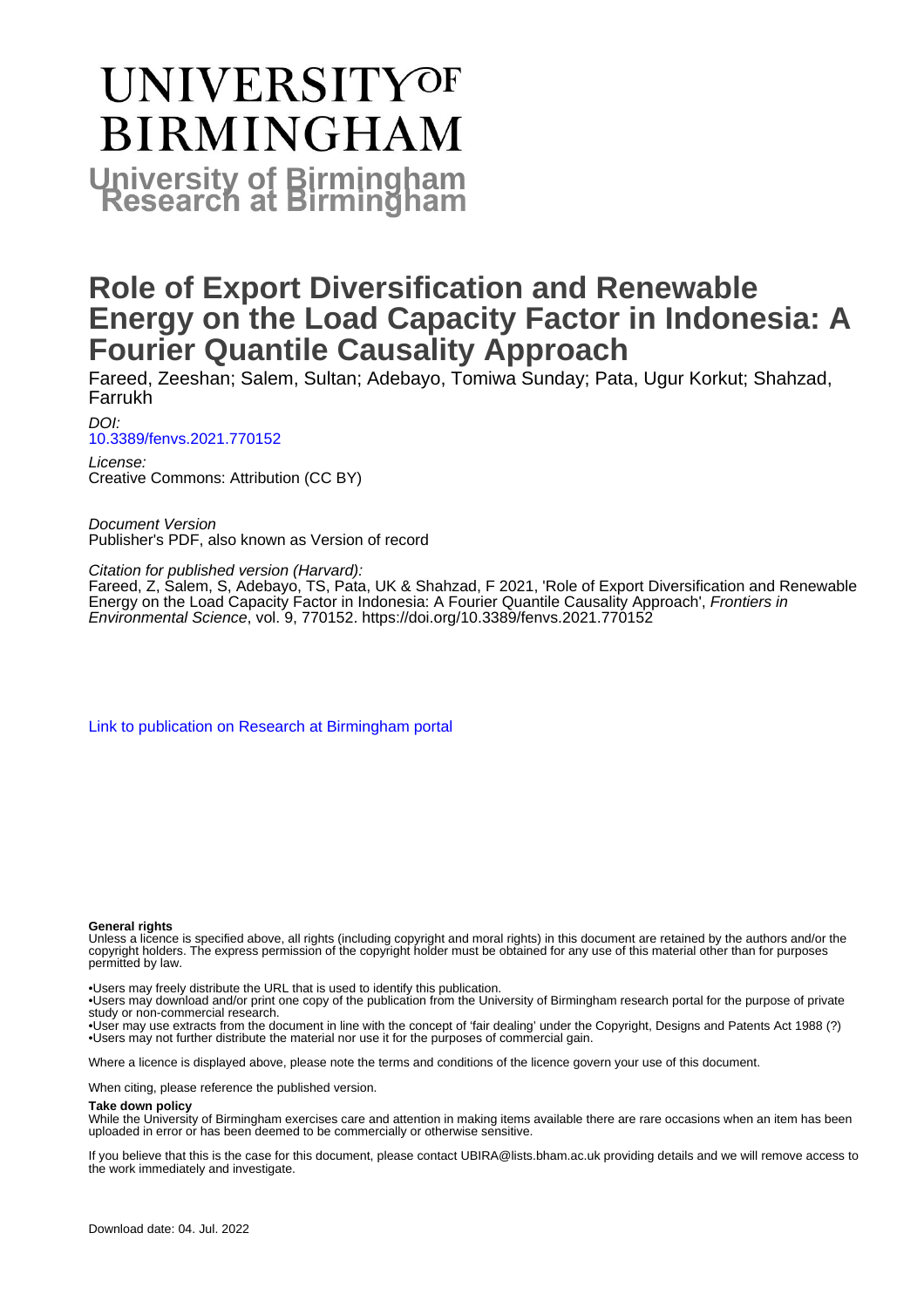



## [Role of Export Diversi](https://www.frontiersin.org/articles/10.3389/fenvs.2021.770152/full)fication and [Renewable Energy on the Load](https://www.frontiersin.org/articles/10.3389/fenvs.2021.770152/full) [Capacity Factor in Indonesia: A Fourier](https://www.frontiersin.org/articles/10.3389/fenvs.2021.770152/full) [Quantile Causality Approach](https://www.frontiersin.org/articles/10.3389/fenvs.2021.770152/full)

Zeeshan Fareed<sup>1</sup>, Sultan Salem<sup>2</sup>\*, Tomiwa Sunday Adebayo<sup>3,4</sup>, Ugur Korkut Pata<sup>5</sup> and Farrukh Shahzad<sup>6</sup>

<sup>1</sup>School of Economics and Management, Huzhou University, Huzhou, China, <sup>2</sup>Department of Economics (DoE), Birmingham Business School (BBS), College of Social Sciences (CoSS), University of Birmingham, Birmingham, United Kingdom, <sup>3</sup>Faculty oi Economics and Administrative Science, Cyprus International University, Nicosia, Cyprus, <sup>4</sup>Department of Finance and Accounting, Akfa University, Tashkent, Uzbekistan, <sup>5</sup>Faculty of Economics and Administrative Sciences, Department oi Economics, Osmaniye Korkut Ata University, Osmaniye, Turkey, <sup>6</sup>School of Economics and Management, Guangdong University of Petrochemical Technology, Maoming, China

### **OPEN ACCESS**

#### Edited by:

Lianbiao Cui, Anhui University of Finance and Economics, China

#### Reviewed by:

Zahoor Ahmed, Beijing Institute of Technology, China Muntasir Murshed, North South University, Bangladesh

> \*Correspondence: Sultan Salem [s.salem@bham.ac.uk](mailto:s.salem@bham.ac.uk)

#### Specialty section:

This article was submitted to Environmental Economics and Management, a section of the journal Frontiers in Environmental Science

Received: 03 September 2021 Accepted: 14 September 2021 Published: 28 October 2021

#### Citation:

Fareed Z, Salem S, Adebayo TS, Pata UK and Shahzad F (2021) Role of Export Diversification and Renewable Energy on the Load Capacity Factor in Indonesia: A Fourier Quantile Causality Approach. Front. Environ. Sci. 9:770152. doi: [10.3389/fenvs.2021.770152](https://doi.org/10.3389/fenvs.2021.770152)

Sustainable development and reducing environmental pressure are major issues that concern developed as well as developing countries. Although researchers widely use carbon dioxide emissions and ecological footprint within the scope of environmental degradation, a more comprehensive ecological indicator is needed to assess environmental sustainability. In this context, the load capacity factor enables a comprehensive environmental sustainability assessment through the simultaneous analysis of biocapacity and ecological footprint. However, there are few studies analyzing the determinants of load capacity factor and this study aims to fill this gap for Indonesia. Using the recently developed Fourier quantile causality test, this study investigates the impact of income, export diversification, non-renewable and renewable energy consumption on the load capacity factor for Indonesia during 1965Q1–2014Q4. The results show unidirectional causality from non-renewable energy consumption to the load capacity factor at all quantiles, while income, export diversification, and renewable energy are the causes of environmental quality at middle and higher quantiles (within 0.5, 0.7, and 0.9). Most importantly, renewable energy and export diversification increase the load capacity factor and thus support environmental quality. In contrast, an increase in income and consumption of non-renewable energy reduces the load capacity factor. These results highlight the importance of renewable energy and export diversification for the sustainable development of Indonesia.

Keywords: export diversification, renewable energy consumption, load capacity factor, Fourier approximation, quantile causality test

## INTRODUCTION

One of the most serious issues confronting the entire planet is the continuing and increasing degradation of the environment and climate. The United Nations Framework Convention on Climate Change represents a significant stride forward in global cooperation to combat climate change. The COP21 agreement in Paris was a critical step in improving global awareness and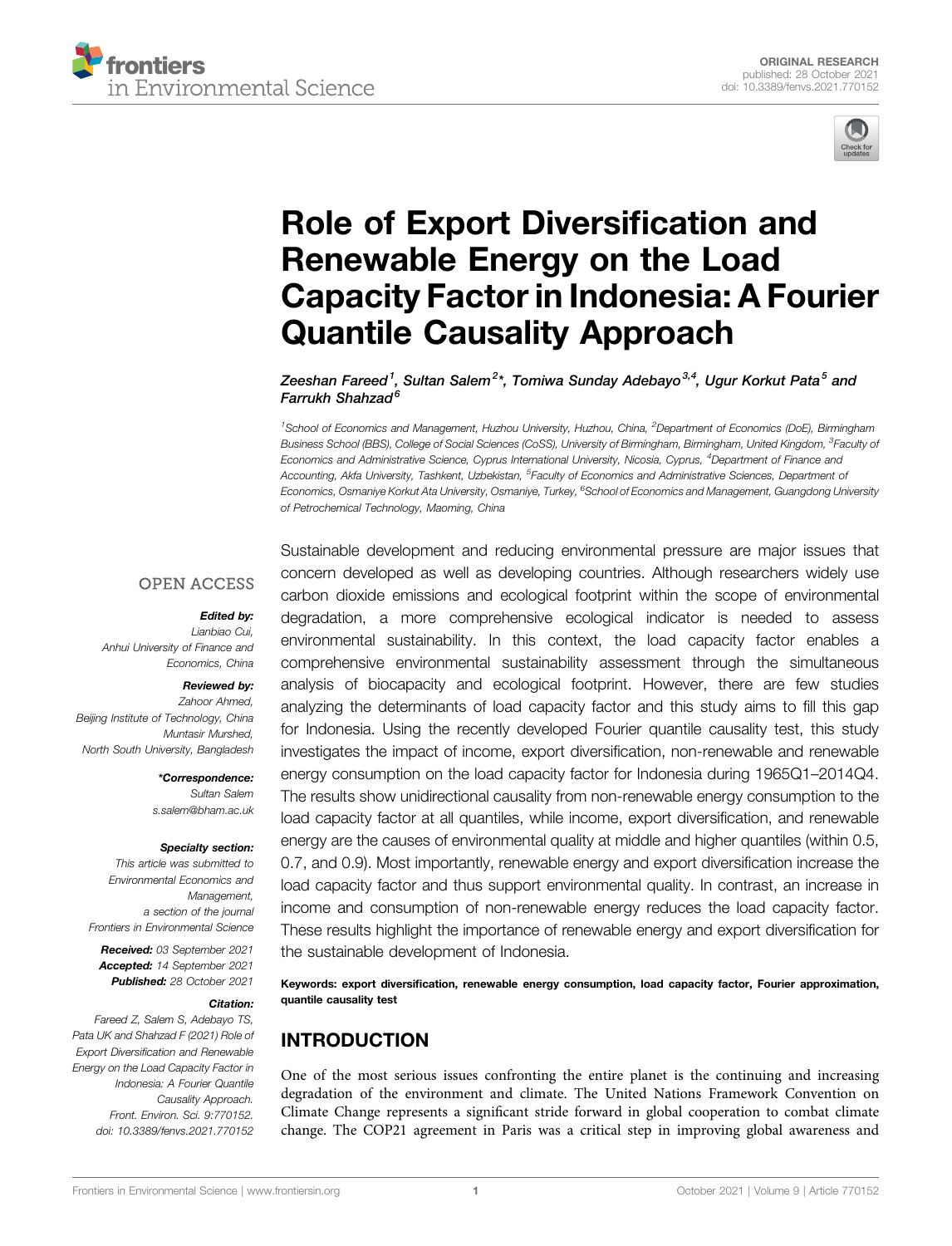diplomacy on climate-related concerns. The COP21 was crucial for the global community to realize that the continuous expansion of economic activities has exacerbated climate change by increasing carbon dioxide  $(CO<sub>2</sub>)$  levels in the atmosphere, leading to an increase in global temperature ([Su](#page-8-0) [et al., 2021](#page-8-0)). The rapid expansion of global production has also expanded the ecological footprint (EF) by exploiting natural resources and increasing energy utilization ([Adebayo and](#page-7-0) [Kirikkaleli, 2021\)](#page-7-0), causing global warming. Furthermore, as the world's populace grows, the need for energy adds to ecological concerns [\(He et al., 2021\)](#page-8-1).

Several potential causes of environmental degradation have been found in the literature; economic expansion, fossil fuel use, foreign direct investment, and trade openness have been recognized as major contributors to  $CO<sub>2</sub>$  emissions ([Pata,](#page-8-2) [2018](#page-8-2)). Nevertheless, it was not until the late 21st century that scholars began to recognize a possible connection between environmental degradation and trade diversification ([Rasli](#page-8-3) [et al., 2018](#page-8-3); [Mania, 2020](#page-8-4); [Liu et al., 2018\)](#page-8-5). Several nations are also trying to diversify their exports to increase their share of global commerce and protect their exports against demand shocks. Nonetheless, trade diversification is likely to increase the likelihood of  $CO<sub>2</sub>$  emissions in areas where nations are linked for trade purposes, which means that the potential involvement of trade diversification in pollution cannot be overlooked. Whether trade diversification is the cause of the rapid spread of emissions or aid in mitigating  $CO<sub>2</sub>$  emissions remains an open question.

Governments around the world have recognized renewable energy consumption as a means to alleviate environmental deterioration, in addition to putting a greater focus on the role of trade diversification in reducing carbon emissions. As fossil fuels have exacerbated global warming, the international community is focusing on a sustainable development agenda that calls for the adoption of greener, renewable energy sources ([Pata, 2021a\)](#page-8-6). The use of renewable energy plays an important role in abating greenhouse gasses ([Yuping et al., 2021\)](#page-9-0). By lowering reliance on fossil fuels, renewable energy can help reduce emissions and maintain energy security. Renewable energy sources can lower energy costs, minimize climate and environmental impacts, enhance human health and air quality, and create jobs [\(Kirikkaleli and Adebayo, 2020](#page-8-7)). In addition, energy import prices can be reduced by utilizing indigenous renewable energy resources such as wind, solar, biomass, geothermal, and hydropower ([Sharif et al., 2019](#page-8-8)). For all these reasons, nations are switching to renewable energy.

As for indicators of environmental degradation, there are a variety of measures. Researchers have studied CO<sub>2</sub> emissions and related variables extensively, but  $CO<sub>2</sub>$  emissions only provide information on air pollution, which can cause water and soil pollution to be overlooked. For this reason, researchers have begun to investigate EF, a wide measure of ecological damage than  $CO<sub>2</sub>$  emissions ([Yilanci and Pata, 2020](#page-9-1)). A prerequisite for sustainability is that societies do not utilize natural resources rapidly than the biosphere's reproductive potential and do not generate unnecessary waste [Moran et al. \(2008\).](#page-8-9) However, the supply side of ecological conditions is ignored in the EF analysis. [Siche et al. \(2010\)](#page-8-10) suggest using a load capacity factor to evaluate

the elasticity of the elements affecting environmental quality in such a situation.

Within the scope of EF accounting, [Siche et al. \(2009\)](#page-8-10) measured the load capacity factor by dividing the biocapacity by the EF and considering "1" as the limit of environmental sustainability. The load capacity factor indicates whether a society's ecological system and current lifestyle are sustainable. Suppose the load capacity factor is less than "1". In that case, the current environmental conditions are unsustainable, whereas a load capacity factor greater than "1" indicates that available resources are sufficient to meet human resource needs.

To the best of our knowledge, only two studies have empirically tested the determinants of the load capacity factor. [First, Pata \(2021b\)](#page-8-11) used the augmented ARDL approach and found that economic growth reduces the load capacity factor in Japan and the United States, while health spending increases environmental quality in both countries. The author also emphasized that renewable energy improves the load capacity factor in the United States. On the other hand, using the dynamic ARDL method for China, [Pata and Isik \(2021\)](#page-8-12) concluded that income, energy intensity, and natural resource rent reduce environmental quality while human capital helps to increase the load capacity factor. Regarding the load capacity factor, there seems to be a gap and research opportunity for other countries and groups of countries.

This study aims to examine the impact of renewable energy, non-renewable energy, income and export product diversification on the load capacity factor in Indonesia. While many studies have examined the environmental effects of export diversification in developing countries such as China, Korea, and Turkey (see, e.g., [Gozgor and Can, 2016](#page-8-13); [Liu et al., 2018;](#page-8-5) [Li et al., 2021](#page-8-14)), Indonesia has been neglected.

[Figure 1](#page-3-0) shows the ecological situation in Indonesia for the analysis period 1965–2014 with load capacity factor, EF, and biocapacity. It can be seen that biocapacity is decreasing rapidly. Indonesia has had an ecological deficit and a load capacity factor of less than "1" since 2000. In 50 years, the EF has increased by 28%, while the country's biocapacity has decreased by 49%. An analysis that only considers EF might suggest that environmental pollution in Indonesia has increased by 29%, but this is not entirely true about overall conditions. As can be seen from the figure, the biocapacity to meet anthropogenic demand for natural resources has decreased by over 49% over the same period. Therefore, biocapacity should not be neglected in the environmental sustainability analysis of Indonesia. In this context, a more accurate approach is to consider both biocapacity and EF simultaneously by examining the load capacity factor as an environmental quality indicator.

The present study contributes to the ongoing literature in two distinct ways: First, we utilized the load capacity factor as a metric for environmental sustainability. This metric represents both supply and demand-side features of environmental quality. Second, we applied the Bootstrap Fourier Granger causality in quantiles (BFGC-Q). Unlike the Fourier-Toda-Yamamoto causality test, which does not provide information about the nonlinear causalities and tail-causal relationship, the BFGC-Q initiated by [Cheng et al. \(2021\)](#page-7-1) provides a flexible and detailed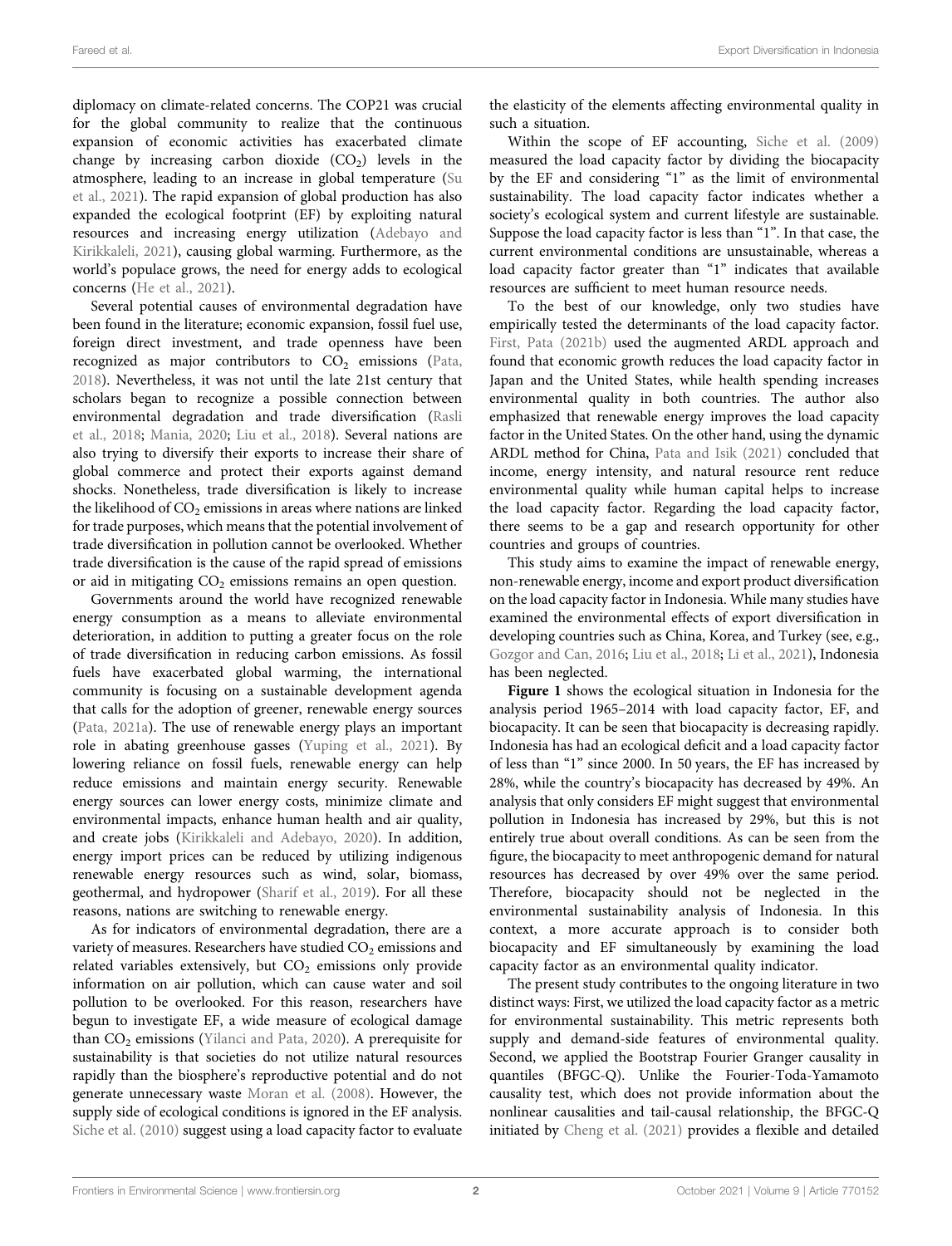

<span id="page-3-0"></span>way to evaluate causality relationships. Thus, the present research fills the gap in prior studies by assessing the influence of renewable energy and export diversification on the load capacity factor in Indonesia.

The next section presents a summary of related studies followed by data and methods in Data and Methodology. Study findings and discussion are presented in Empirical Results, and Conclusion concludes the research.

## LITERATURE REVIEW

This section of the empirical analysis reviewed past studies on the influence of export diversification, trade openness, fossil fuels, renewable energy, and economic growth on environmental degradation. For example, using Japan as a case study, [Ikram](#page-8-15) [et al. \(2021\)](#page-8-15) assessed the determinants of EF using ARDL and quantile ARDL approaches. The outcomes from their study disclosed that energy utilization triggers pollution. [Odugbesan](#page-8-16) [et al. \(2021\)](#page-8-16) studied Thailand utilizing a dataset from 1971 to 2017 and reported that both fossil fuels and GDP reduce environmental quality. Similarly, [Ahmad et al. \(2020\)](#page-7-2) explored the GDP-emissions association in Chinese provinces using the dynamic common correlated mean group method from 2000 to 2018 and concluded that economic progress trigger emissions levels. In 21 Kyoto annexe countries, [Nazir et al. \(2018\)](#page-8-17) explored the interrelationship among trade, GDP, and environmental degradation using system GMM and panel causality from 1990 to 2018. The outcomes of this research showed that an upsurge in trade activities and GDP leads to an increase in environmental degradation. The study of [Adebayo et al. \(2021\)](#page-7-3) for Indonesia also found that an upsurge in GDP triggers environmental degradation. Similarly, [Hashmi et al. \(2020\)](#page-8-18) contemplated that trade openness positively influences the environment in the short and long run by using the ARDL model for Pakistan over 1971–2014.

Several studies have been conducted regarding the connection between environmental degradation and renewable energy utilization (REC). For example, the study by [Fatima et al.](#page-7-4) [\(2021\)](#page-7-4) investigated the impact of REC on environmental degradation using random and fixed effect regression models and found that REC helps prevent environmental degradation. Similarly, utilizing a dataset from 1990 to 2014, [Akram et al.](#page-7-5) [\(2020\)](#page-7-5) assessed the REC-degradation interrelationship in BRICS economies. The study utilized the panel ARDL approach, and the outcomes revealed that an upsurge in REC enhances environmental sustainability. The research by [Sharma et al.](#page-8-19)  $(2021)$  on the interrelationship between REC and  $CO<sub>2</sub>$ emissions from 1990 to 2015 using CS-ARDL disclosed that an upsurge in REC improves the quality of the environment in eight developing Asian countries. In addition, [Yuping et al.](#page-9-0) [\(2021\)](#page-9-0) performed a case study on Argentina to evaluate the effect of REC on environmental sustainability using a dataset from 1980 to 2018. The ARDL method was used in the study, and the results of the study showed that REC contributes to environmental sustainability.

Similarly, the study of [Pata \(2021c\)](#page-8-20) in the United States on the REC-emissions association using the Bayer-Hanck cointegration found a negative interrelationship between environmental degradation and renewable energy utilization, which means that an upsurge in REC abates EF and  $CO<sub>2</sub>$  emissions. Rafi[que](#page-8-21) [et al. \(2021\)](#page-8-21) examined the heterogeneous relationship between REC and ecological footprint in OECD economies between 1994–2016. They concluded that REC has a heterogeneous impact on ecological footprint, and REC plays an important role to mitigate pollution in OECD countries.

Furthermore, recent studies have been conducted on the relationship between environmental degradation and export diversification, but they have reached different conclusions. For instance, [Liu et al. \(2019\)](#page-8-22) utilized Driscoll and Kraay approach and reported that export diversification accelerates environmental degradation. Using a dataset from 1995 to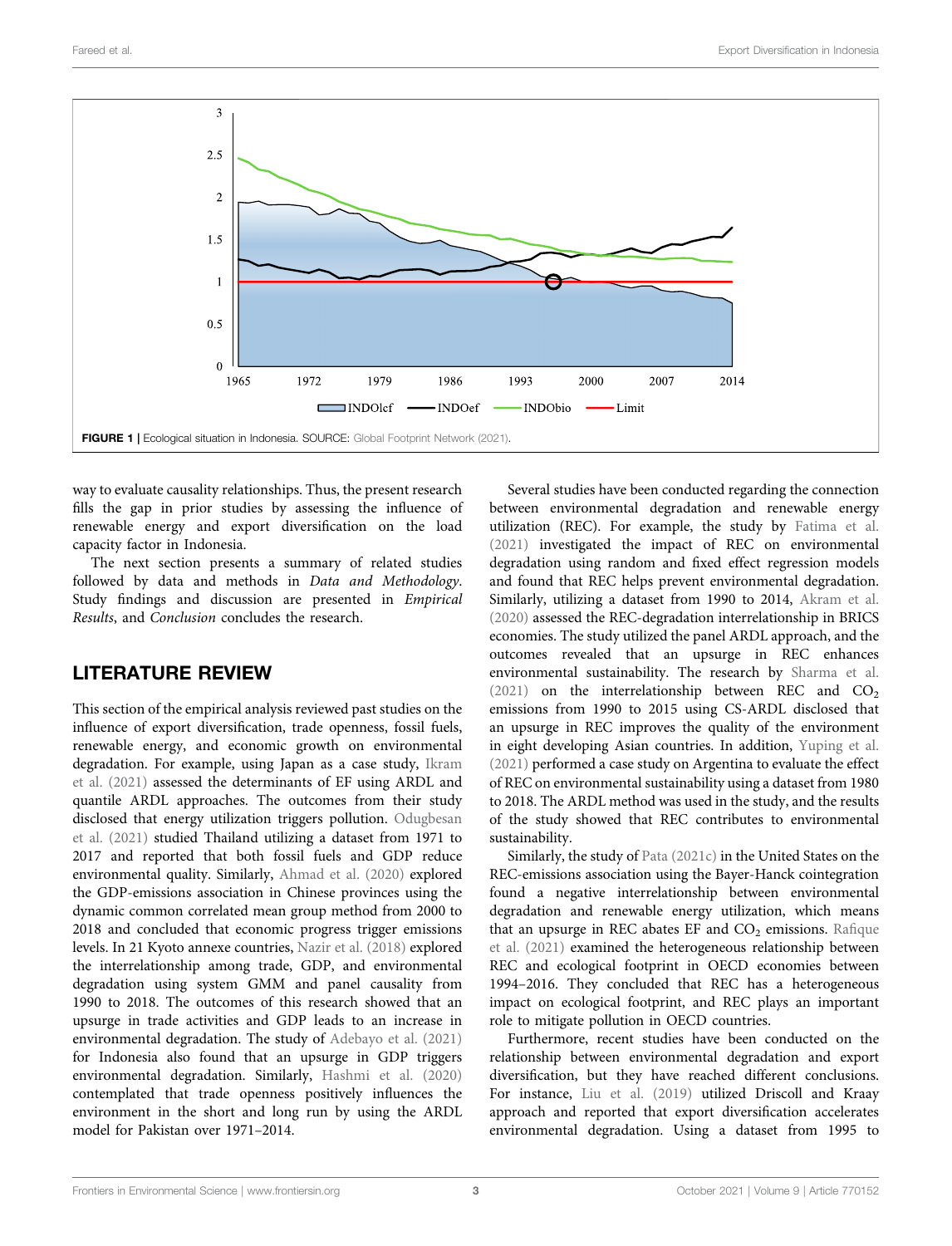<span id="page-4-0"></span>TABLE 1 | Descriptive statistics.

|              | <b>InLCF</b>        | <b>InGDP</b> | <b>InEXDIV</b> | <b>InREC</b> | <b>InFEC</b> |
|--------------|---------------------|--------------|----------------|--------------|--------------|
| Mean         | 0.253               | 7.372        | 1.123          | 4.526        | 7.931        |
| Median       | 0.292               | 7.417        | 1.127          | 4.726        | 8.051        |
| Maximum      | 0.673               | 8.226        | 1.586          | 5.772        | 9.000        |
| Minimum      | $-0.332$            | 6.478        | 0.678          | 3.053        | 6.559        |
| Std. Dev     | 0.301               | 0.502        | 0.312          | 0.837        | 0.782        |
| Skewness     | $-0.062$            | $-0.192$     | 0.046          | $-0.297$     | $-0.407$     |
| Kurtosis     | 1.589               | 1.903        | 1.383          | 1.693        | 1.829        |
| Jarque-Bera  | 16 704 <sup>a</sup> | $11.263^a$   | $21.849^a$     | 17 174 $a$   | $16.942^a$   |
| Probability  | 0.000236            | 0.003582     | 0.000018       | 0.000186     | 0.000209     |
| Observations | 200                 | 200          | 200            | 200          | 200          |
|              |                     |              |                |              |              |

<sup>a</sup>Shows the rejection of the null of normality at 1% significance level.

2013, [Mania \(2020\)](#page-8-4) assessed the interconnection between environmental degradation and export diversification using the Generalized Method of Moment (GMM) in less advanced countries and concluded that export diversification has a positive impact on  $CO<sub>2</sub>$  emissions. The research of [Khan et al.](#page-8-24) [\(2021\)](#page-8-24) utilizing RCEP countries and datasets from 1987 to 2017 disclosed that export diversification boosts pollution. Similarly, the research by [Wang et al. \(2020\)](#page-9-2) on the connection between export diversification and emissions in G-7 nations between 1990 and 2017 revealed that export diversification contributes to environmental degradation.

In contrast, [Shahzad et al. \(2020\)](#page-8-25) used GMM for 63 countries from 1971 to 2014 and found that export diversification reduces CO<sub>2</sub> emissions. [Wang et al. \(2021\)](#page-9-3) used FMOLS, DOLS and Granger causality tests for ten leading complex countries from 1980 to 2014 and concluded that export diversification mitigates environmental degradation. The study by [Shahzad et al. \(2021\)](#page-8-26), also utilizing a dataset from 1971 to 2014 for 63 countries and applying the GMM, showed that an upsurge in export diversification enhances environmental quality. Similarly, [Murshed and Dao \(2020\)](#page-8-27) contemplated that export quality significantly reduces carbon emissions in South Asian economies using a dataset from 1972 to 2014. The inconsistency in the literature highlights the need to analyze the impact of export diversification on various environmental indicators.

## DATA AND METHODOLOGY

### Data

The annual data covering the period 1965–2014 consists of five variables. The data for the load capacity factor (LCF), export product diversification (EXDIV), renewable energy consumption (REC), fossil fuel consumption (FEC), and gross domestic product (GDP) come from four different sources. The data of LCF (index) are collected from [Global Footprint Network \(2021\)](#page-8-23), GDP (per capita, constant 2010) from the [World Bank \(2021\)](#page-9-4), EXDIV (index) calculated by [Henn et al. \(2020\)](#page-8-28) from [International Monetary Fund \(2021\)](#page-8-29), and REC (per capita, kWh) and EC (per capita, kWh) from [Our World in Data](#page-8-30) [\(2021\)](#page-8-30). All these annual frequency data are transformed into logarithmic values and converted to quarterly frequencies using the quadratic match-sum method to avoid problems with small observations. This method considers seasonality by reducing data variations while transitioning from low frequency to high frequency, and therefore it is preferred over other interpolation methods ([Sbia, 2014;](#page-8-31) [Shahzad, 2017](#page-8-32)). [Table 1](#page-4-0) provides some descriptive statistics for quarterly data.

The Jarque-Bera test statistics and probability values show that the five series are not normally distributed. For non-normally distributed series, it is more appropriate to use median-based quantile causality tests instead of mean-based standard Granger causality tests ([Balcilar et al., 2017;](#page-7-6) [Balcilar et al., 2021](#page-7-7)). Based on this, we analyze the determinants of the load capacity factor using the Fourier causality test.

## Fourier Quantile Causality Test

[Granger \(1969\)](#page-8-33) proposed a causality test to determine the predictive power of one variable for another. Over time, many researchers have modified Granger's causality test. [Toda and](#page-8-34) [Yamamoto \(1995\)](#page-8-34) extended the causality test to eliminate long-term information losses by using level data and adding the maximum order of integration of the variables to the vector autoregression model. However, this approach does not account for structural breaks. To address this omission, [Enders and Jones \(2016\)](#page-7-8) modified the Granger causality test by using Gallant's Fourier approximation. Following [Enders and Jones \(2016\),](#page-7-8) [Nazlioglu](#page-8-35) [et al. \(2016\)](#page-8-35) applied the same procedure to the Toda-Yamamoto causality test. In the first step of the Fourier Toda-Yamamoto causality test, [Nazlioglu et al. \(2016\)](#page-8-35) relaxed the assumption that the intercept does not change over time, as in [Eq. 1](#page-4-1).

<span id="page-4-1"></span>
$$
y_t = \alpha(t) + \delta_1 y_{t-1} + \ldots + \delta_{P+dmax} y_{t-(P+dmax)} + z_t \qquad (1)
$$

where  $\alpha(t)$  denotes the time dependent intercepts,  $\delta_1$  represents the coefficient matrices,  $y_t$ contains the endogenous variables such as LCF, ECX, REC and FEC, p shows the optimal lag lengths,  $d_{\text{max}}$  denotes the maximum order of integration of the variables, and  $z_t$  indicates the error terms. In the second stage,  $\alpha(t)$  is arranged with Fourier approximation to account for abrupt and smooth structural breaks.

<span id="page-4-2"></span>
$$
\alpha(t) = \alpha_0 + \sum_{k=1}^{n} \mu_{1k} \sin\left(\frac{2\pi kt}{T}\right) + \sum_{k=1}^{n} \mu_{2k} \cos\left(\frac{2\pi kt}{T}\right) \tag{2}
$$

In [Eq. 2](#page-4-2),  $k$  shows the frequency at which  $k$  sum of squared residuals is minimum, t is the time trend, T is the number of observations, and  $\mu_{1k}$  and  $\mu_{2k}$  calculates the amplitude and displacement of the frequency, respectively. Cumulative frequencies are more reliable in studies with about 250 observations ([Nazlioglu et al., 2019](#page-8-36)). In the final stage, [Eq. 2](#page-4-2) is substituted into [Eq. 1](#page-4-1), and thus the Toda-Yamamoto causality test is performed considering structural breaks.

<span id="page-4-3"></span>
$$
y_{t} = \alpha_{0} + \sum_{k=1}^{n} \mu_{1} \sin\left(\frac{2\pi k t}{T}\right) + \sum_{k=1}^{n} \mu_{2} \cos\left(\frac{2\pi k t}{T}\right) + \delta_{1} y_{t-1} + \dots
$$
  
+  $\delta_{p+\text{dmax}} y_{t-(p+\text{dmax})} + u_{t}$  (3)

In [Eq. 3](#page-4-3), the significance of the trigonometric terms can be tested using the conventional F-statistic following [Becker et al.](#page-7-9)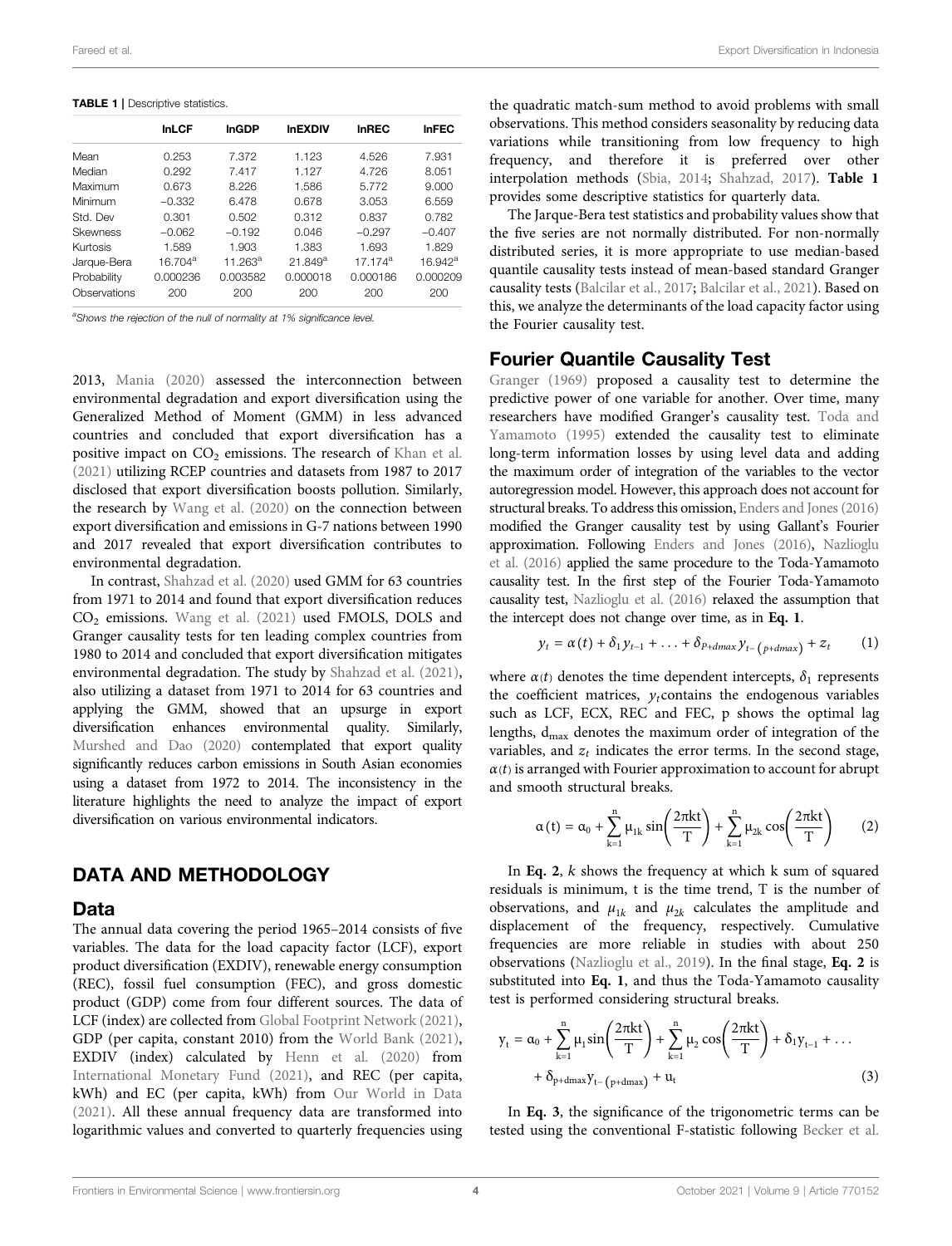#### <span id="page-5-3"></span>TABLE 2 | Results of unit root tests.

| <b>Tests</b><br><b>Variables</b> | <b>Augmented Dickey-Fuller</b><br>(ADF) (Dickey and Fuller 1981) |         | <b>Phillips-Perron (PP) (Phillips</b><br>and Perron, 1988) |                 | <b>Zivot-Andrews (ZA) (Zivot and Andrews, 1992)</b> |         |                   |
|----------------------------------|------------------------------------------------------------------|---------|------------------------------------------------------------|-----------------|-----------------------------------------------------|---------|-------------------|
|                                  | Test-stat.                                                       | p-value | Test-stat.                                                 | <i>p</i> -value | Test-stat.                                          | p-value | <b>Break date</b> |
| <b>InLCF</b>                     | 1.152(5)                                                         | 0.997   | 1.215 (6)                                                  | 0.998           | $-2.778(4)$                                         | 0.164   | 1989Q2            |
| <b>InGDP</b>                     | $-0.779(5)$                                                      | 0.822   | $-0.406(7)$                                                | 0.904           | $-7.997(5)$ *                                       | 0.000   | 1997Q2            |
| <b>InEXDIV</b>                   | $-0.476(5)$                                                      | 0.891   | $-0.392(9)$                                                | 0.906           | $-3.572(5)$                                         | 0.126   | 1992Q2            |
| <b>InREC</b>                     | $-0.569(5)$                                                      | 0.873   | $-0.750(4)$                                                | 0.830           | $-3.187(5)$                                         | 0.134   | 1985Q2            |
| <b>InFEC</b>                     | $-2.366(6)$                                                      | 0.152   | $-1.301(6)$                                                | 0.628           | $-2.739(6)$                                         | 0.153   | 1976Q2            |
| <b>AInLCF</b>                    | $-4.457(4)$ *                                                    | 0.003   | $-5.689(12)^{*}$                                           | 0.000           | $-5.334(4)$ *                                       | 0.008   | 1997Q2            |
| $\triangle InGDP$                | $-4.680(4)$ *                                                    | 0.001   | $-6.311(12)^{*}$                                           | 0.000           | —                                                   | –       |                   |
| <b>AInEXDIV</b>                  | $-3.902(4)$ *                                                    | 0.002   | $-5.816(10)^{*}$                                           | 0.000           | $-5.786(4)$ *                                       | 0.000   | 1998Q2            |
| $\triangle$ InREC                | $-5.491(4)^{*}$                                                  | 0.000   | $-7.494$ (38)*                                             | 0.000           | $-6.105(4)$ *                                       | 0.000   | 1982Q2            |
| <b>AINFEC</b>                    | $-2.968(4)$ **                                                   | 0.039   | $-7.011(29)$ *                                             | 0.000           | $-10.294(3)$ *                                      | 0.000   | 1974Q2            |

\* and \*\* show the rejection of the null of unit root at 1 and 5% significance levels, respectively.

[\(2006\)](#page-7-9). If the parameters are not equal to zero  $(\mu_1 = \mu_2 = 0)$ , it is decided that the Fourier approximation should be included in the analysis, otherwise the standard Toda-Yamamoto causality test can be applied. Having established that the Fourier parameters are not equal to zero, the null of non-causality can be tested as  $H_0$ :  $\delta_1 = \ldots \delta_p = 0.$ 

The Fourier-Toda-Yamamoto causality test does not provide information about the nonlinear causalities and the tail-causal relationship. Considering this issue, [Cheng et al. \(2021\)](#page-7-1) modified the Fourier Toda-Yamamoto causality test by using a quantile autoregression approach. With the approach, referred to as "Bootstrap Fourier Granger causality in quantiles" (BFGC-Q), [Cheng et al. \(2021\)](#page-7-1) aimed to provide a flexible and detailed way to evaluate causality relationships. To construct the BFGC-Q test, the quantiles are added to [Eq. 3](#page-4-3) and the following equation is estimated:

<span id="page-5-0"></span>
$$
Qy_t(\tau|Z) = \alpha_0(\tau) + \sum_{k=1}^n \mu_1(\tau) \sin\left(\frac{2\pi k * t}{T}\right) + \sum_{k=1}^n \mu_2(\tau) \cos\left(\frac{2\pi k * t}{T}\right) + \delta_1(\tau) y_{t-1} + \dots + \delta_{p*+dmax}(\tau) y_{t-(p*+dmax)} + v_t
$$
\n(4)

<span id="page-5-2"></span>In [Eq. 4](#page-5-0), Z denotes a matrix with all covariates,  $k^*$  and  $p^*$  are the optimal lags and frequencies, respectively. Estimating [Eq. 4](#page-5-0) with the quantile regression approach, Granger non-causality can be tested at different quantiles " $\tau \in (0,1)$ " as follows:

<span id="page-5-1"></span>
$$
H_0: \widehat{\delta}_1(\tau) = \widehat{\delta}_2(\tau) \ldots \widehat{\delta}_{p^*} = 0, \qquad \forall \tau \in (0,1)
$$

$$
\begin{aligned} \n\mathbf{r} \cdot \mathbf{r} &= \left[ \frac{1}{T} \left( \left( \hat{\mathbf{x}}_{\ell}(\mathbf{x}) \right)^{\ell} \right) \left( \hat{\mathbf{x}}_{\ell}(\mathbf{x}) \right)^{-1} \left( \hat{\mathbf{x}}_{\ell}(\mathbf{x}) \right) \right] \mathbf{x}_{\ell} \cdot \mathbf{r} \tag{6} \n\end{aligned}
$$

$$
Wald = \left[ T\left( \left( \widehat{\delta}(\tau) \right)^{\prime} \right) \left( \widehat{\Omega}(\tau) \right)^{-1} \left( \widehat{\delta}(\tau) \right) \middle| / \tau (1 - \tau) \right] \tag{6}
$$

In [Eq. 6](#page-5-1),  $\delta(\tau)$  contains the vector of coefficients for the  $\tau$ th quantile and  $\Omega$  represents a strong estimator of the variancecovariance matrix for the  $\delta(\tau)$ . If the Wald statistic is greater than the critical values obtained by the bootstrap simulation, the null hypothesis in [Eq. 5](#page-5-2) is rejected and causality is confirmed at the relevant quantile.

<span id="page-5-4"></span>TABLE 3 | Results of F-test.

| Country           | Frequency            | Lags               | <b>F</b> -statistic        |
|-------------------|----------------------|--------------------|----------------------------|
| Indonesia<br>CV'S | 0.8<br>$1\% = 7.103$ | 6<br>$5\% = 6.725$ | $7115^a$<br>$10\% = 6.441$ |

<sup>a</sup>Shows the necessity of the Fourier approximation at 1% level.

## EMPIRICAL RESULTS

In the first step of the analysis, we use traditional unit root tests to determine the maximum order of integration of the variables and report the results in [Table 2](#page-5-3).

The results of the ADF and PP -unit root tests show that all series are stationary at the first difference  $[I(1)]$ . ZA unit root test indicates that GDP is stationary at level [I(0)], while LCF, EXDIV, REC and FEC contain a unit root. These findings suggest that the maximum order of integrating the variables (dmax) is "1". Moreover, structural breaks intensified in 1997Q2–1998Q2 can be attributed to the 1997 Asian crisis, which affected export product diversification, economic growth and environmental quality. On the one hand, the 1997 crisis significantly impacted Indonesia's income and debt levels and ended 30 years of uninterrupted economic growth ([Enoch et al.,](#page-7-10) [2001](#page-7-10)). On the other hand, the 1997–1998 crisis caused Indonesia's banking system to be reluctant to lend and Indonesia's economic recovery process was slow due to the credit crunch and high-interest rates ([Trinugroho et al., 2014\)](#page-9-5). It is clear that such a crisis leads to economic and environmental changes.

After determining the maximum integration degree of the series to be "1" based on the results of the unit root tests, in the second step of the analysis, we test the significance of the Fourier terms using the F-test and show the results in [Table 3](#page-5-4).

We set the maximum lag length to six and the frequency to four, following [Cheng \(2021\)](#page-7-1). In [Table 3](#page-5-4), the F-statistic is greater than the 1% bootstrapped critical value  $(7.115 > 7.103)$ . This finding implies that Fourier functions should be used in causality analysis.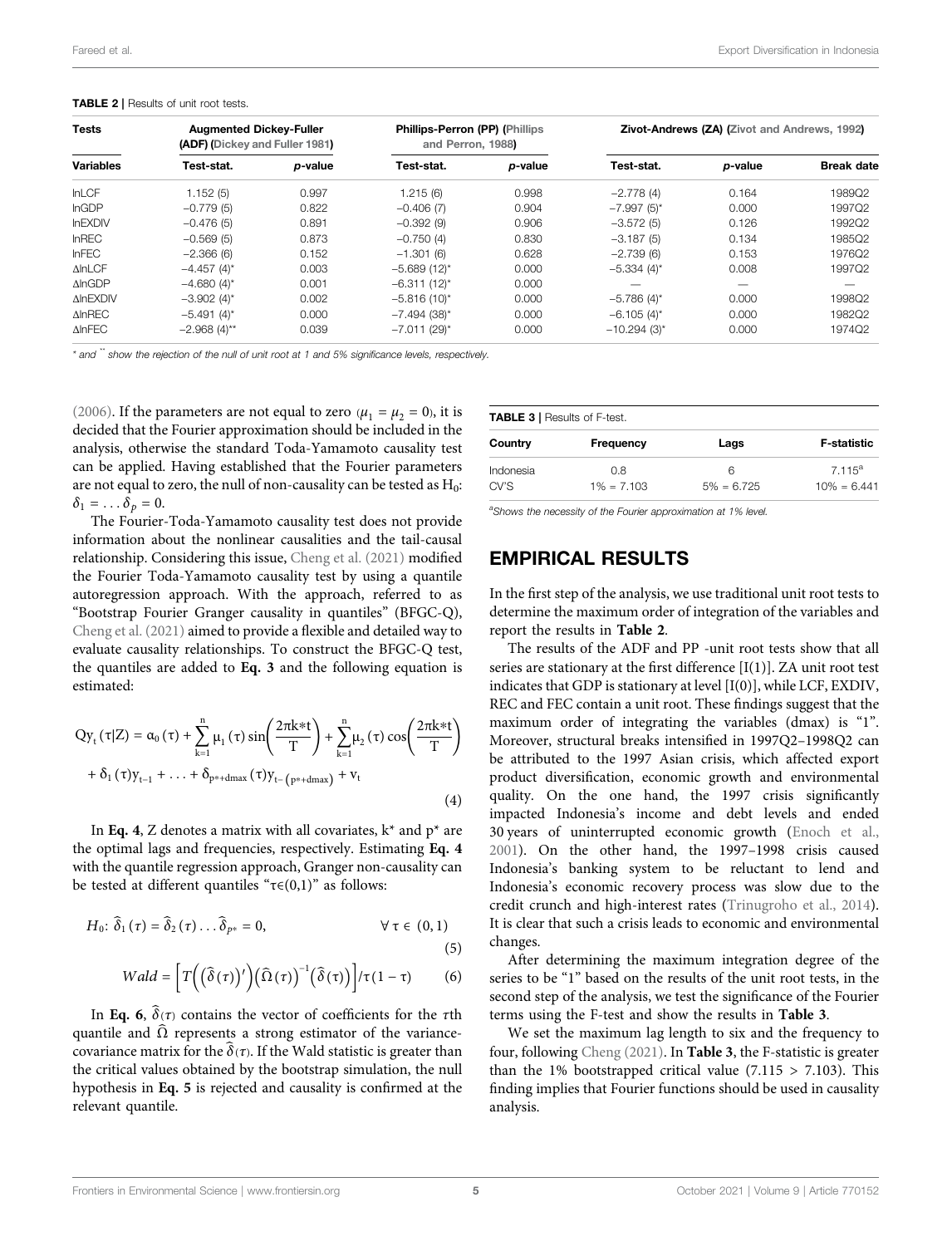<span id="page-6-0"></span>

|  |  |  |  | <b>TABLE 4</b>   Results of Fourier quantile causality test. |  |
|--|--|--|--|--------------------------------------------------------------|--|
|--|--|--|--|--------------------------------------------------------------|--|

| $H_0$ : InEXDIV $\rightarrow$ InLCF |                |                                   |         |        |  |  |  |
|-------------------------------------|----------------|-----------------------------------|---------|--------|--|--|--|
| Quantile                            | Wald stat.     | 10% CV                            | 5% CV   | 1% CV  |  |  |  |
| 0.1                                 | 22.835         | 39.118                            | 47.059  | 59.893 |  |  |  |
| 0.3                                 | 13.658         | 18.750                            | 20.142  | 37.201 |  |  |  |
| 0.5                                 | 10.246         | 14.704                            | 15.973  | 23.093 |  |  |  |
| 0.7                                 | $13.203**$ (+) | 10.736                            | 11.283  | 14.516 |  |  |  |
| 0.9                                 | 3.058          | 17.139                            | 25.409  | 34.356 |  |  |  |
|                                     |                | $H_0$ : InGDP $\rightarrow$ InLCF |         |        |  |  |  |
| 0.1                                 | 18.470         | 84.599                            | 98.820  | 127.84 |  |  |  |
| 0.3                                 | 38.037         | 52.600                            | 56.383  | 82.664 |  |  |  |
| 0.5                                 | 44.042*** (-)  | 39.031                            | 46.827  | 63.414 |  |  |  |
| 0.7                                 | 68.133* (-)    | 53.981                            | 63.054  | 67.637 |  |  |  |
| 0.9                                 | 35.444         | 51.322                            | 59.369  | 98.770 |  |  |  |
|                                     |                | $H_0$ : InREC $\rightarrow$ InLCF |         |        |  |  |  |
| 0.1                                 | 19.654         | 41.450                            | 53.195  | 59.899 |  |  |  |
| 0.3                                 | 7.354          | 20.093                            | 24.183  | 28.767 |  |  |  |
| 0.5                                 | 10.184         | 10.319                            | 11.153  | 15.215 |  |  |  |
| 0.7                                 | $20.420*$ (+)  | 9.232                             | 11.056  | 13.658 |  |  |  |
| 0.9                                 | $18.132**$ (+) | 13.796                            | 14.729  | 45.820 |  |  |  |
|                                     |                | $H_0$ : InFEC $\rightarrow$ InLCF |         |        |  |  |  |
| 0.1                                 | 29.073*** (-)  | 23.814                            | 29.325  | 39.135 |  |  |  |
| 0.3                                 | 24.329*** (-)  | 22.186                            | 29.806  | 36.777 |  |  |  |
| 0.5                                 | $39.023*$ (-)  | 20.636                            | 24.1133 | 29.696 |  |  |  |
| 0.7                                 | $37.471*$ (-)  | 25.502                            | 30.106  | 36.476 |  |  |  |
| 0.9                                 | 47.434** (-)   | 38.751                            | 43.023  | 83.434 |  |  |  |
|                                     |                |                                   |         |        |  |  |  |

\*,\*\*, and \*\*\* denote the rejection of the null of no-causality at 1, 5 and 10% significance levels, respectively. CV shows the critical values. (+) and (−) illustrate positive and negative effects, respectively. Bold values show the existence of causality.

In the final step of the analysis, we employ the BFGC-Q test to examine the causal effects of export product diversification, income, renewable energy and non-renewable energy on the load capacity factor. [Table 4](#page-6-0) presents the results of the BFGC-Q causality test.

The results show that there is unidirectional causality from fossil fuel consumption to load capacity factor for all quantiles. In contrast, export diversification is the cause of environmental quality only at the 0.7 quantile. Similarly, a unidirectional causality runs from income and renewable energy to the load capacity factor at higher quantiles (0.5, 0.7, and 0.9). These findings show that the relationship between fossil fuel consumption and environmental quality is not sensitive to quantiles; on the contrary, the causal effects of export diversification, income, and renewable energy consumption on the load capacity factor are highly sensitive.

Moreover, by examining the coefficients of the independent variables, we find that income and fossil fuels reduce environmental quality, while renewable energy and export diversification increases the load capacity factor (see [Figure 2](#page-6-1).).

Despite Indonesia's large renewable energy potential, the country's energy sector is heavily dependent on fossil fuels [\(Sugiawan and Managi, 2016\)](#page-8-38). Indonesia's high dependence on oil and imports for more than 50% of its energy is a potential risk to its energy supply [\(Rahman et al., 2021\)](#page-8-39). Renewable energy is a good alternative to avoid these risks and improve environmental quality. Indonesia utilizes 60% of its bioenergy capacity and 78% of its geothermal energy capacity. However, the utilization rates in this country are 22% for solar energy and 1% for wind energy [\(IRENA, 2020](#page-8-40)). Indonesia needs to increase its investment in solar and wind energy and the utilization areas of this energy to support the load capacity factor.

In Indonesia, export diversification can enable the use of environmental technologies through the technique effect. In addition, as noted by [Shahzad et al. \(2021\)](#page-8-26), export diversification can help reduce energy demand in Indonesia. Therefore, Indonesia should continue to specialize and diversify in exports to improve environmental quality. Expanding the export basket of goods and services can increase the load capacity factor by developing environmentally friendly energy technologies in this country. The Indonesian government can both reduce the country's dependence on exports of certain commodities and support environmental quality by providing favorable loans and tax breaks to exporters to diversify their export basket.

<span id="page-6-1"></span>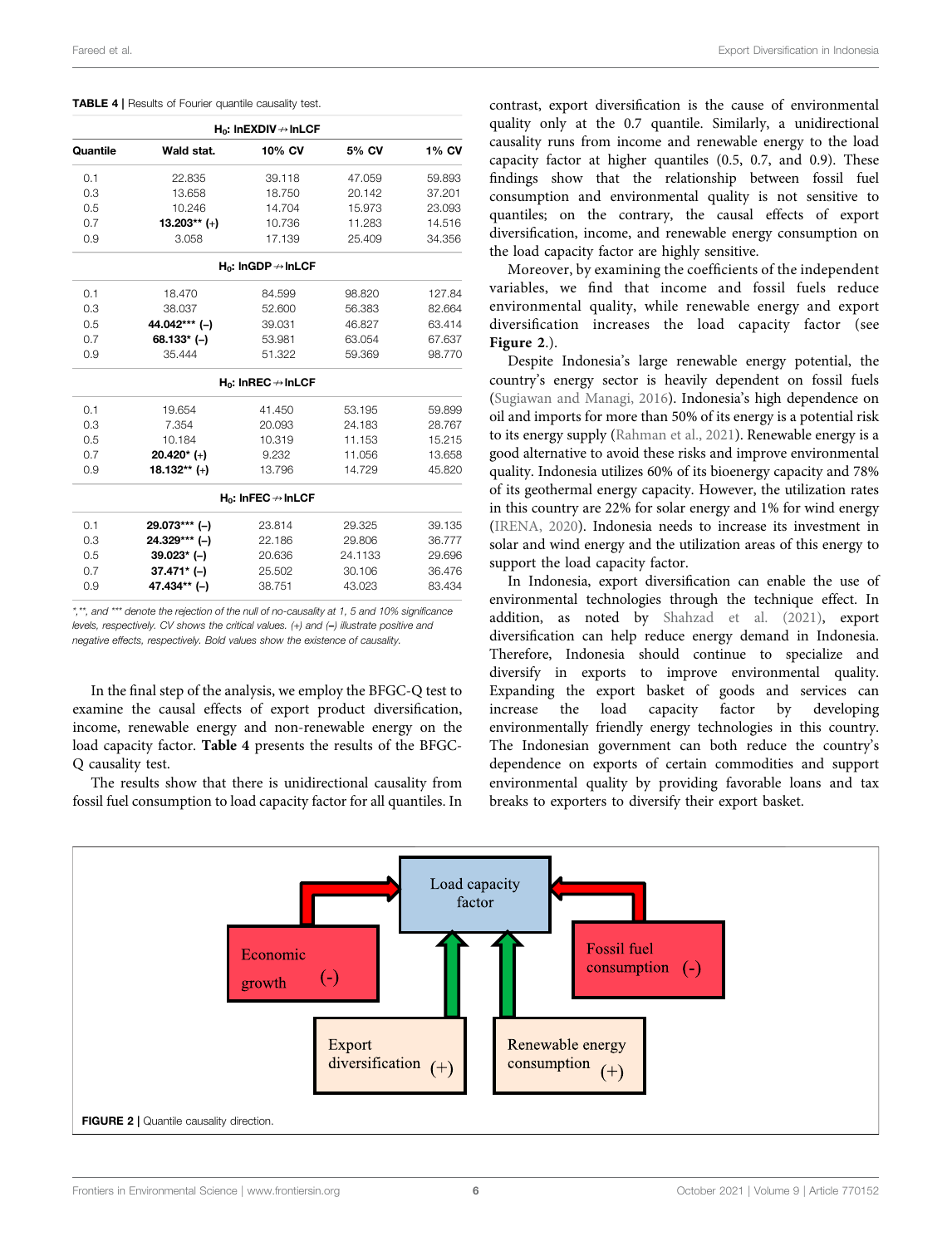Indonesia is the fourth most populous country in the world and suffers from severe environmental issues due to its high population density and rapid industrial growth. Many studies have examined environmental degradation through mostly used indicators;  $CO<sub>2</sub>$  emissions, EF, and greenhouse gas emissions in both developed and developing countries. However, a more comprehensive ecological indicator is much needed to address environmental issues and achieve the Sustainable Development Goals. Therefore, this study uses a load capacity factor as a different proxy of environmental degradation, which provides a comprehensive environmental assessment tool by concurrently analyzing biocapacity and EF. Furthermore, the load capacity factor offers both supply and demand-side aspects of environmental quality.

In this scenario, the current study explores the impact of renewable energy, non-renewable energy, income and export product diversification on the load capacity factor in the Indonesian context during 1965Q1–2014Q4. We employ a novel econometric method called Bootstrap Fourier Granger causality in quantiles (BFGC-Q) to achieve the objectives of the study. In contrast to the other traditional Granger and Toda-Yamamoto causality tests, this method yields asymmetric causalities and tail-causal associations between the variables within the Fourier approximation. We employ equally spaced grid of 5 quantiles (0.10, 0.30, 0.50, 0.70, and 0.90). The results reveal unidirectional causality running from export diversification, income and renewable energy consumption to load capacity factors at middle and upper quantiles, while nonrenewable energy consumption causes load capacity factors at all quantile distributions.

In a nutshell, renewable energy and export diversification are important factors that increase load capacity and thus improve

## **REFERENCES**

- <span id="page-7-3"></span>Adebayo, T. S., Akinsola, G. D., Kirikkaleli, D., Bekun, F. V., Umarbeyli, S., and Osemeahon, O. S. (2021). Economic Performance of Indonesia amidst CO<sub>2</sub> Emissions and Agriculture: a Time Series Analysis. Environ. Sci. Pollut. Res. 28, 47942–47956. doi:[10.1007/s11356-021-13992-6](https://doi.org/10.1007/s11356-021-13992-6)
- <span id="page-7-0"></span>Adebayo, T. S., and Kirikkaleli, D. (2021). Impact of Renewable Energy Consumption, Globalization, and Technological Innovation on Environmental Degradation in Japan: Application of Wavelet Tools. Environ. Dev. Sustainability, 1–26. doi[:10.1007/s10668-021-01322-2](https://doi.org/10.1007/s10668-021-01322-2)
- <span id="page-7-2"></span>Ahmad, M., Li, H., Anser, M. K., Rehman, A., Fareed, Z., Yan, Q., et al. (2020). Are the Intensity of Energy Use, Land Agglomeration, CO2 Emissions, and Economic Progress Dynamically Interlinked across Development Levels. Energ. Environ. 32, 0958305X20949471. doi[:10.1177/0958305X20949471](https://doi.org/10.1177/0958305X20949471)
- <span id="page-7-5"></span>Akram, R., Majeed, M. T., Fareed, Z., Khalid, F., and Ye, C. (2020). Asymmetric Effects of Energy Efficiency and Renewable Energy on Carbon Emissions of BRICS Economies: Evidence from Nonlinear Panel Autoregressive Distributed Lag Model. Environ. Sci. Pollut. Res. 27 (15), 18254–18268. doi[:10.1007/s11356-](https://doi.org/10.1007/s11356-020-08353-8) [020-08353-8](https://doi.org/10.1007/s11356-020-08353-8)
- <span id="page-7-7"></span>Balcilar, M., Bathia, D., Demirer, R., and Gupta, R. (2021). Credit Ratings and Predictability of Stock Return Dynamics of the BRICS and the PIIGS: Evidence from a Nonparametric Causality-In-Quantiles Approach. Q. Rev. Econ. Finance 79, 290–302. doi[:10.1016/j.qref.2020.07.005](https://doi.org/10.1016/j.qref.2020.07.005)

environmental quality in Indonesia. On the other hand, income and non-renewable energy consumption lower the load capacity factor. These empirical findings contribute significantly to the achievement of sustainable environmental development in Indonesia. Besides, this study provides some useful policy implications for policymakers. First, the Indonesian government needs to invest more in renewable energy sources (solar and wind energy) to offset the load capacity deficit. Second, the government should expand its export basket of goods and services to increase biocapacity and make the environment cleaner and undamaged by adopting clean environmental technologies. As Indonesia is the country with the second-highest plastic waste pollution globally, the government should pay more attention to the introduction of recycling processes and technologies, which, together with the improvement of biocapacity and the expansion of the export basket, will contribute to effective environmental protection.

## DATA AVAILABILITY STATEMENT

ZF: Investigation, Formal analysis, Writing - Review and Editing. SS: Writing - Original Draft, Writing - Review and Editing. TA: Investigation, Writing Original Draft, Writing - Review and Editing UP: Data Curation, Conceptualization, Resources, Methodology, Software, Formal analysis. Writing Original Draft. FS: Writing Original Draft, Writing - Review and Editing.

## AUTHOR CONTRIBUTIONS

All authors listed have made a substantial, direct, and intellectual contribution to the work and approved it for publication.

- <span id="page-7-6"></span>Balcilar, M., Bekiros, S., and Gupta, R. (2017). The Role of News-Based Uncertainty Indices in Predicting Oil Markets: a Hybrid Nonparametric Quantile Causality Method. Empir Econ. 53 (3), 879–889. doi[:10.1007/s00181-016-1150-0](https://doi.org/10.1007/s00181-016-1150-0)
- <span id="page-7-9"></span>Becker, R., Enders, W., and Lee, J. (2006). A Stationarity Test in the Presence of an Unknown Number of Smooth Breaks. J. Time Ser. Anal. 27 (3), 381–409. doi[:10.1111/j.1467-9892.2006.00478.x](https://doi.org/10.1111/j.1467-9892.2006.00478.x)
- <span id="page-7-1"></span>Cheng, K., Hsueh, H.-P., Ranjbar, O., Wang, M.-C., and Chang, T. (2021). Urbanization, Coal Consumption and CO2 Emissions Nexus in China Using Bootstrap Fourier Granger Causality Test in Quantiles. Lett. Spat. Resour. Sci. 14 (1), 31–49. doi:[10.1007/s12076-020-00263-0](https://doi.org/10.1007/s12076-020-00263-0)
- <span id="page-7-11"></span>Dickey, D. A., and Fuller, W. A. (1981). Likelihood Ratio Statistics for Autoregressive Time Series with a Unit Root. Econometrica 49 (4), 1057–1072. doi:[10.2307/1912517](https://doi.org/10.2307/1912517)
- <span id="page-7-8"></span>Enders, W., and Jones, P. (2016). Grain Prices, Oil Prices, and Multiple Smooth Breaks in a VAR. Stud. Nonlinear Dyn. Econom. 20 (4), 399–419. doi[:10.1515/](https://doi.org/10.1515/snde-2014-0101) [snde-2014-0101](https://doi.org/10.1515/snde-2014-0101)
- <span id="page-7-10"></span>Enoch, C., Baldwin, B. E., Frecaut, O., and &Kovanen, A. (2001)."Indonesia: Anatomy of a Banking Crisis Two Years of Living Dangerously 1997–99,". IMF Working Papers (Washington, DC: International Monetary Fund), 139. doi[:10.5089/](https://doi.org/10.5089/9781451847253.001) [9781451847253.001](https://doi.org/10.5089/9781451847253.001)
- <span id="page-7-4"></span>Fatima, T., Shahzad, U., and Cui, L. (2021). Renewable and Nonrenewable Energy Consumption, Trade and CO2 Emissions in High Emitter Countries: Does the Income Level Matter. J. Environ. Plann. Manag. 64 (7), 1227–1251. doi[:10.1080/](https://doi.org/10.1080/09640568.2020.1816532) [09640568.2020.1816532](https://doi.org/10.1080/09640568.2020.1816532)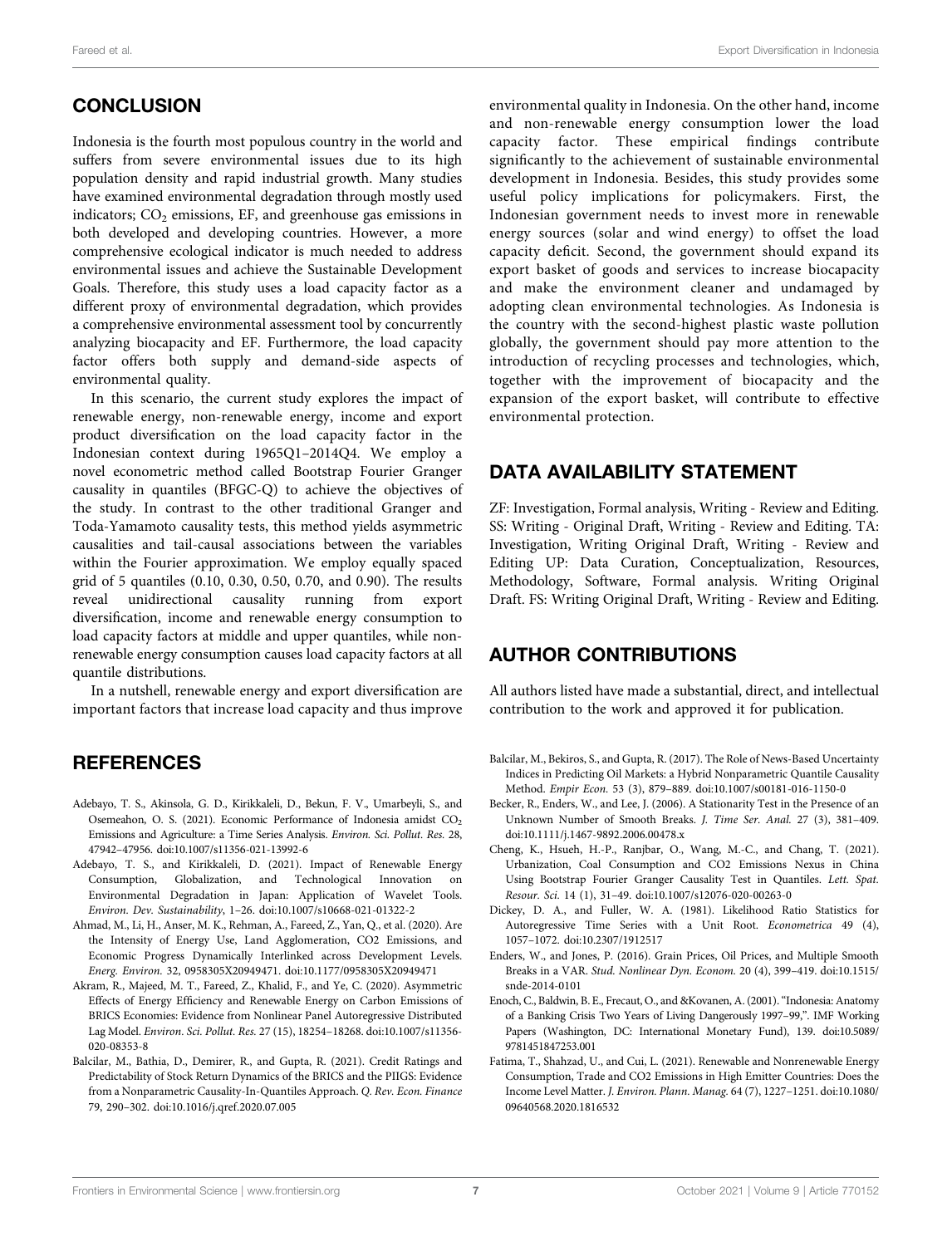- <span id="page-8-23"></span>Global Footprint Network (2021). Global Footprint Network. Available at: [https://](https://data.footprintnetwork.org/#/) [data.footprintnetwork.org/#/\(](https://data.footprintnetwork.org/#/)accessed July 10, 2021).
- <span id="page-8-13"></span>Gozgor, G., and Can, M. (2016). Export Product Diversification and the Environmental Kuznets Curve: Evidence from Turkey. Environ. Sci. Pollut. Res. 23 (21), 21594–21603. doi:[10.1007/s11356-016-7403-9](https://doi.org/10.1007/s11356-016-7403-9)
- <span id="page-8-33"></span>Granger, C. W. J. (1969). Investigating Causal Relations by Econometric Models and Cross-Spectral Methods. Econometrica 37 (3), 424–438. doi:[10.2307/](https://doi.org/10.2307/1912791) [1912791](https://doi.org/10.2307/1912791)
- <span id="page-8-18"></span>Hashmi, S. H., Hongzhong, F., Fareed, Z., and Bannya, R. (2020). Testing Nonlinear Nexus between Service Sector and CO2 Emissions in Pakistan. Energies 13 (3), 526. doi:[10.3390/en13030526](https://doi.org/10.3390/en13030526)
- <span id="page-8-1"></span>He, X., Adebayo, T. S., Kirikkaleli, D., and Umar, M. (2021). Consumption-based Carbon Emissions in Mexico: an Analysis Using the Dual Adjustment Approach. Sustainable Prod. Consumption 27, 947–957. doi:[10.1016/](https://doi.org/10.1016/j.spc.2021.02.020) [j.spc.2021.02.020](https://doi.org/10.1016/j.spc.2021.02.020)
- <span id="page-8-28"></span>Henn, C., Papageorgiou, C., Romero, J. M., and Spatafora, N. (2020). Export Quality in Advanced and Developing Economies: Evidence from a New Data Set. IMF Econ. Rev. 68 (2), 421–451. doi[:10.1057/s41308-020-00110-8](https://doi.org/10.1057/s41308-020-00110-8)
- <span id="page-8-15"></span>Ikram, M., Xia, W., Fareed, Z., Shahzad, U., and Rafique, M. Z. (2021). Exploring the Nexus between Economic Complexity, Economic Growth and Ecological Footprint: Contextual Evidences from Japan. Sustainable Energ. Tech. Assessments 47, 101460. doi[:10.1016/j.seta.2021.101460](https://doi.org/10.1016/j.seta.2021.101460)
- <span id="page-8-29"></span>International Monetary Fund (2021). Export Diversification and Quality. Available at: [https://data.imf.org/?sk](https://data.imf.org/?sk=A093DF7D-E0B8-4913-80E0-A07CF90B44DB)=[A093DF7D-E0B8-4913-80E0-A07CF90B44DB](https://data.imf.org/?sk=A093DF7D-E0B8-4913-80E0-A07CF90B44DB) (accessed August 19, 2021).
- <span id="page-8-40"></span>IRENA (2020). Energy Profile: Indonesia. Available at: [https://www.irena.org/](https://www.irena.org/IRENADocuments/Statistical_Profiles/Asia/Indonesia_Asia_RE_SP.pdf) IRENADocuments/Statistical\_Profi[les/Asia/Indonesia\\_Asia\\_RE\\_SP.pdf](https://www.irena.org/IRENADocuments/Statistical_Profiles/Asia/Indonesia_Asia_RE_SP.pdf) (accessed August 24, 2021).
- <span id="page-8-24"></span>Khan, Z., Murshed, M., Dong, K., and Yang, S. (2021). The Roles of export Diversification and Composite Country Risks in Carbon Emissions Abatement: Evidence from the Signatories of the Regional Comprehensive Economic Partnership Agreement. Appl. Econ. 53, 4769–4787. doi[:10.1080/00036846.2021.1907289](https://doi.org/10.1080/00036846.2021.1907289)
- <span id="page-8-7"></span>Kirikkaleli, D., and Adebayo, T. S. (2020). Do renewable Energy Consumption and Financial Development Matter for Environmental Sustainability? New Global Evidence. Sust. Dev. 29 (4), 583–594. doi:[10.1002/sd.2159](https://doi.org/10.1002/sd.2159)
- <span id="page-8-14"></span>Li, M., Ahmad, M., Fareed, Z., Hassan, T., and Kirikkaleli, D. (2021). Role of Trade Openness, export Diversification, and Renewable Electricity Output in Realizing Carbon Neutrality Dream of China. J. Environ. Manage. 297, 113419. doi[:10.1016/j.jenvman.2021.113419](https://doi.org/10.1016/j.jenvman.2021.113419)
- <span id="page-8-22"></span>Liu, H., Kim, H., and Choe, J. (2019). Export Diversification, CO2 Emissions and EKC: Panel Data Analysis of 125 Countries. Asia-pac J. Reg. Sci. 3 (2), 361–393. doi:[10.1007/s41685-018-0099-8](https://doi.org/10.1007/s41685-018-0099-8)
- <span id="page-8-5"></span>Liu, H., Kim, H., Liang, S., and Kwon, O.-S. (2018). Export Diversification and Ecological Footprint: a Comparative Study on EKC Theory Among Korea, Japan, and China. Sustainability 10 (10), 3657. doi[:10.3390/su10103657](https://doi.org/10.3390/su10103657)
- <span id="page-8-4"></span>Mania, E. (2020). Export Diversification and CO 2 Emissions: An Augmented Environmental Kuznets Curve. J. Int. Dev. 32 (2), 168–185. doi:[10.1002/jid.3441](https://doi.org/10.1002/jid.3441)
- <span id="page-8-9"></span>Moran, D. D., Wackernagel, M., Kitzes, J. A., Goldfinger, S. H., and Boutaud, A. (2008). Measuring Sustainable Development - Nation by Nation. Ecol. Econ. 64 (3), 470–474. doi:[10.1016/j.ecolecon.2007.08.017](https://doi.org/10.1016/j.ecolecon.2007.08.017)
- <span id="page-8-27"></span>Murshed, M., and Dao, N. T. T. (2020). Revisiting the CO 2 Emission-Induced EKC Hypothesis in South Asia: the Role of Export Quality Improvement. GeoJournal, 1–29. doi:[10.1007/s10708-020-10270-9](https://doi.org/10.1007/s10708-020-10270-9)
- <span id="page-8-36"></span>Nazlioglu, S., Gormus, A., and Soytas, U. (2019). Oil Prices and Monetary Policy in Emerging Markets: Structural Shifts in Causal Linkages. Emerging Markets Finance and Trade 55 (1), 105–117. doi[:10.1080/1540496x.2018.1434072](https://doi.org/10.1080/1540496x.2018.1434072)
- <span id="page-8-35"></span>Nazlioglu, S., Gormus, N. A., and Soytas, U. (2016). Oil Prices and Real Estate Investment Trusts (REITs): Gradual-Shift Causality and Volatility Transmission Analysis. Energ. Econ. 60, 168–175. doi[:10.1016/j.eneco.2016.09.009](https://doi.org/10.1016/j.eneco.2016.09.009)
- <span id="page-8-16"></span>Odugbesan, J. A., Adebayo, T. S., Akinsola, G. D., and Olanrewaju, V. O. (2021). Determinants of Environmental Degradation in Thailand: Empirical Evidence from ARDL and Wavelet Coherence Approaches. Pollution 7 (1), 181–196.
- <span id="page-8-30"></span>Our World in Data (2021). Energy. Available at:<https://ourworldindata.org/energy> (accessed August 19, 2021).
- <span id="page-8-11"></span>Pata, U. K. (2021b). Do renewable Energy and Health Expenditures Improve Load Capacity Factor in the USA and Japan? A New Approach to Environmental Issues. Eur. J. Health Econ., 1–13.
- <span id="page-8-12"></span>Pata, U. K., and Isik, C. (2021). Determinants of the Load Capacity Factor in China: A Novel Dynamic ARDL Approach for Ecological Footprint Accounting. Resour. Pol. 74, 102313. doi[:10.1016/j.resourpol.2021.102313](https://doi.org/10.1016/j.resourpol.2021.102313)
- <span id="page-8-6"></span>Pata, U. K. (2021a). Linking Renewable Energy, Globalization, Agriculture, CO2 Emissions and Ecological Footprint in BRIC Countries: A Sustainability Perspective. Renew. Energ. 173, 197–208. doi[:10.1016/j.renene.2021.03.125](https://doi.org/10.1016/j.renene.2021.03.125)
- <span id="page-8-20"></span>Pata, U. K. (2021c). Renewable and Non-renewable Energy Consumption, Economic Complexity, CO2 Emissions, and Ecological Footprint in the USA: Testing the EKC Hypothesis with a Structural Break. Environ. Sci. Pollut. Res. 28 (1), 846–861. doi[:10.1007/s11356-020-10446-3](https://doi.org/10.1007/s11356-020-10446-3)
- <span id="page-8-2"></span>Pata, U. K. (2018). The Influence of Coal and Noncarbohydrate Energy Consumption on CO2 Emissions: Revisiting the Environmental Kuznets Curve Hypothesis for Turkey. Energy 160, 1115–1123. doi[:10.1016/j.energy.2018.07.095](https://doi.org/10.1016/j.energy.2018.07.095)
- <span id="page-8-37"></span>Phillips, P. C. B., and Perron, P. (1988). Testing for a Unit Root in Time Series Regression. Biometrika 75 (2), 335–346. doi:[10.1093/biomet/75.2.335](https://doi.org/10.1093/biomet/75.2.335)
- <span id="page-8-21"></span>Rafique, M. Z., Fareed, Z., Ferraz, D., Ikram, M., and Huang, S. (2021). Exploring the Heterogenous Impacts of Environmental Taxes on Environmental Footprints: An Empirical Assessment from Developed Economies. Energy 238, 121753. doi:[10.1016/j.energy.2021.121753](https://doi.org/10.1016/j.energy.2021.121753)
- <span id="page-8-39"></span>Rahman, A., Dargusch, P., and Wadley, D. (2021). The Political Economy of Oil Supply in Indonesia and the Implications for Renewable Energy Development. Renew. Sust. Energ. Rev. 144, 111027. doi:[10.1016/j.rser.2021.111027](https://doi.org/10.1016/j.rser.2021.111027)
- <span id="page-8-3"></span>Rasli, A. M., Qureshi, M. I., Isah-Chikaji, A., Zaman, K., and Ahmad, M. (2018). New Toxics, Race to the Bottom and Revised Environmental Kuznets Curve: The Case of Local and Global Pollutants. Renew. Sust. Energ. Rev. 81, 3120–3130. doi:[10.1016/j.rser.2017.08.092](https://doi.org/10.1016/j.rser.2017.08.092)
- <span id="page-8-17"></span>Rizwan Nazir, M., Imran Nazir, M., Haider Hashmi, S., and Fareed, Z. (2018). Financial Development, Income, Trade, and Urbanization on CO2 Emissions: New Evidence from Kyoto Annex Countries. Risus 9 (3), 17–37. doi:[10.24212/](https://doi.org/10.24212/2179-3565.2018v9i3p17-37) [2179-3565.2018v9i3p17-37](https://doi.org/10.24212/2179-3565.2018v9i3p17-37)
- <span id="page-8-31"></span>Sbia, R., Shahbaz, M., and Hamdi, H. (2014). A Contribution of Foreign Direct Investment, Clean Energy, Trade Openness, Carbon Emissions and Economic Growth to Energy Demand in UAE. Econ. Model. 36, 191–197. doi[:10.1016/](https://doi.org/10.1016/j.econmod.2013.09.047) [j.econmod.2013.09.047](https://doi.org/10.1016/j.econmod.2013.09.047)
- <span id="page-8-32"></span>Shahzad, S. J. H., Shahbaz, M., Ferrer, R., and Kumar, R. R. (2017). Tourism-led Growth Hypothesis in the Top Ten Tourist Destinations: New Evidence Using the Quantile-On-Quantile Approach. Tourism Manag. 60, 223–232. doi[:10.1016/j.tourman.2016.12.006](https://doi.org/10.1016/j.tourman.2016.12.006)
- <span id="page-8-26"></span>Shahzad, U., Doğan, B., Sinha, A., and Fareed, Z. (2021). Does Export Product Diversification Help to Reduce Energy Demand: Exploring the Contextual Evidences from the Newly Industrialized Countries. Energy 214, 118881. doi[:10.1016/j.energy.2020.118881](https://doi.org/10.1016/j.energy.2020.118881)
- <span id="page-8-25"></span>Shahzad, U., Ferraz, D., Doğan, B., and Aparecida do Nascimento Rebelatto, D. (2020). Export Product Diversification and CO2 Emissions: Contextual Evidences from Developing and Developed Economies. J. Clean. Prod. 276, 124146. doi:[10.1016/j.jclepro.2020.124146](https://doi.org/10.1016/j.jclepro.2020.124146)
- <span id="page-8-8"></span>Sharif, A., Afshan, S., and Qureshi, M. A. (2019). Idolization and Ramification between Globalization and Ecological Footprints: Evidence from Quantile-On-Quantile Approach. Environ. Sci. Pollut. Res. 26 (11), 11191–11211. doi[:10.1007/s11356-019-04351-7](https://doi.org/10.1007/s11356-019-04351-7)
- <span id="page-8-19"></span>Sharma, R., Sinha, A., and Kautish, P. (2021). Does Renewable Energy Consumption Reduce Ecological Footprint? Evidence from Eight Developing Countries of Asia. J. Clean. Prod. 285, 124867. doi[:10.1016/](https://doi.org/10.1016/j.jclepro.2020.124867) [j.jclepro.2020.124867](https://doi.org/10.1016/j.jclepro.2020.124867)
- <span id="page-8-10"></span>Siche, R., Pereira, L., Agostinho, F., and Ortega, E. (2010). Convergence of Ecological Footprint and Emergy Analysis as a Sustainability Indicator of Countries: Peru as Case Study. Commun. Nonlinear Sci. Numer. Simulation 15 (10), 3182–3192. doi[:10.1016/j.cnsns.2009.10.027](https://doi.org/10.1016/j.cnsns.2009.10.027)
- <span id="page-8-0"></span>Su, Z.-W., Umar, M., Kirikkaleli, D., and Adebayo, T. S. (2021). Role of Political Risk to Achieve Carbon Neutrality: Evidence from Brazil. J. Environ. Manage. 298, 113463. doi:[10.1016/j.jenvman.2021.113463](https://doi.org/10.1016/j.jenvman.2021.113463)
- <span id="page-8-38"></span>Sugiawan, Y., and Managi, S. (2016). The Environmental Kuznets Curve in Indonesia: Exploring the Potential of Renewable Energy. Energy Policy 98, 187–198. doi:[10.1016/j.enpol.2016.08.029](https://doi.org/10.1016/j.enpol.2016.08.029)
- <span id="page-8-34"></span>Toda, H. Y., and Yamamoto, T. (1995). Statistical Inference in Vector Autoregressions with Possibly Integrated Processes. J. Econom. 66 (1-2), 225–250. doi:[10.1016/0304-4076\(94\)01616-8](https://doi.org/10.1016/0304-4076(94)01616-8)